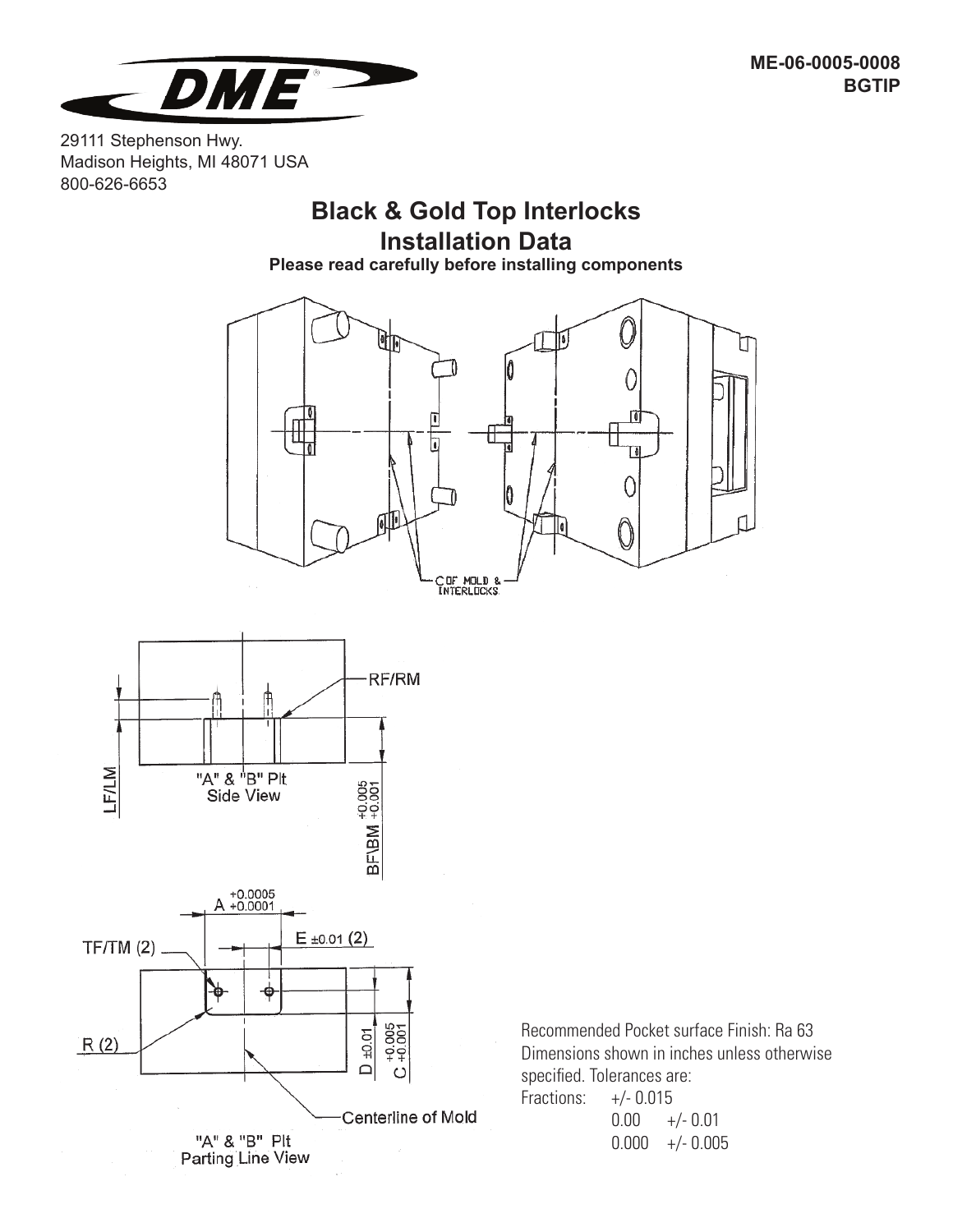

29111 Stephenson Hwy. Madison Heights, MI 48071 USA 800-626-6653

### **Black & Gold Top Interlocks Installation Data Please read carefully before installing components**

#### INSTALLATION INSTRUCTIONS

- 1. Four DME Top Interlocks must be used in each mold application. When in operation, the interlocks contact the edges of the machined pocket to maintain parting line alignment. The cap screws are only utilized to retain the interlocks to the mold base.
- 2. To maintain alignment, it is recommended the mold base assembly be clamped together and machined in assembly to insure proper parting line alignment.
- 3. Machine the interlock pockets accuately in assembly. Locate each interlock pocket on the center line of the mold. The location is critical to avoid misalignment problems which could result from uneven thermal expansion of the separate mold halves.
- 4. Mount the female interlock on the half which will have the highest operating temperature. Normally, this will be the "A" side of the mold. This procedure is critical to ensure the male interlock does not grow larger than the female interlock if uneven mold temperatures are present.
- 5. Torque the mounting SHCS to:
	- \* 30 in.lbs for #6-32 SHCS
	- \* 55 in.lbs for .#8-32 SHCS
	- \* 90 in.lbs for #10-32 SHCS
	- \* 200 in.lbs for 1/4-20 SHCS
	- \* 415 in.lbs for 5/16-18 SHCS
	- \* 740 in.lbs for 3/8-16 SHCS
- 6. After installation, open and close the mold on the bench to insure proper alignment.